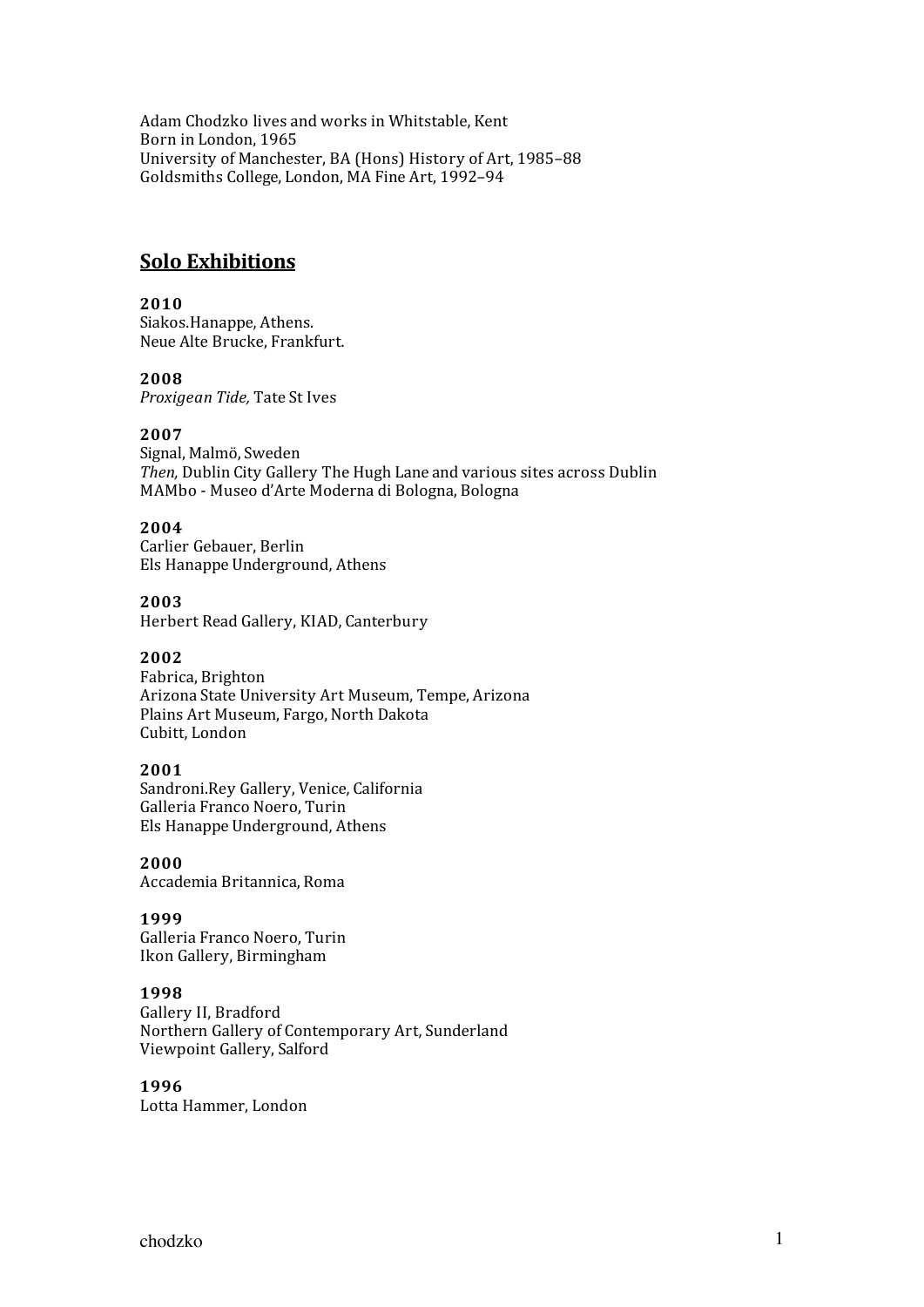# **Selected Group Exhibitions**

### 2010

*Journeys With No Return*, A Foundation, London *The Gathering,* Longside Gallery, Yorkshire Sculpture Park,

### 2009

*Altogether Elsewhere*, Zoo, London\* *Dark Monarch*, Tate St Ives touring to Towner Gallery, Eastbourne\* *Journeys With No Return*, Akbank, Istanbul Biennale\*. *Artworks in Exchange for Visitors' Ideas*, curated by Cesare Pietroiusti, Wilkinson Gallery *Plot 09: This World & Nearer Ones*, Governors Island, NY\* *For the Straight Way is Lost*, Athens Biennale\* *Vlassis Caniaris, In Contrapunto*, ITYS, Athens *Born Again Pagan*, ISIS, London *English Lounge*, Tang Contemporary Art, Beijing

### **2008**

*Martian Museum of Terrestrial Art,* Barbican Art Gallery, London\* *Tales of Time and Space, Folkestone Sculpture Triennial,* Folkestone, Kent\* *Print the Legend,* Fruitmarket Gallery, Edinburgh\* *Fact or Friction,* Vox Populi, Philadelphia

### **2007**

*Breaking Step*, Museum of Contemporary Art, Belgrade\* *Gallery Exchange,* Neue Alte Brücke, Frankfurt *Beyond the Country,* Glucksman Gallery, Cork

### **2006**

*One Brief Moment*, apexart, New York\* *Responding to Rome,* Estorick Collection, London\* *Please close the gate*, Roche Court, Wiltshire *From There,* Bloomberg Space, London *Unfinished Business,* Museum of Contemporary Art, Belgrade *Fire*, Galleria Franco Noero, Turin *Belief and Doubt,* The Aspen Art Museum, Colorado\*

### **2005**

*Showcase*, City Art Centre, Edinburgh\* *Documentary Creations*, Kunstmuseum Luzern, Switzerland\* *Dance of the Seven Veils,* Cooper Gallery, University of Dundee *Monuments for the USA,* CCA Wattis Institute for Contemporary Arts, San Francisco and White Columns, New York\* *Displacements: British Art 1900–2005,* Tate Britain *British Art Show 6,* Baltic, Newcastle, touring to Manchester, Nottingham and Bristol\* *General Ideas.* CCA Wattis Institute for Contemporary Arts, San Francisco *Video Spirit: Mysteries, Myths, Meditations & the Moving Image.* Cheekwood, Nashville *Seeing God.* Museum of Fine Arts of Thurgau, Kartause Ittingen, Warth, Switzerland\* *Le Voyage Interieur*, Espace EDF‐Electra, Paris\* *Pasolini e noi*, Archivio di Stato in the Royal Palace, Turin and the Istituto Nazionale Per La Grafica, Rome\*

*Moving Home: Six Artists, Six Rooms*, Towner Art Gallery, Eastbourne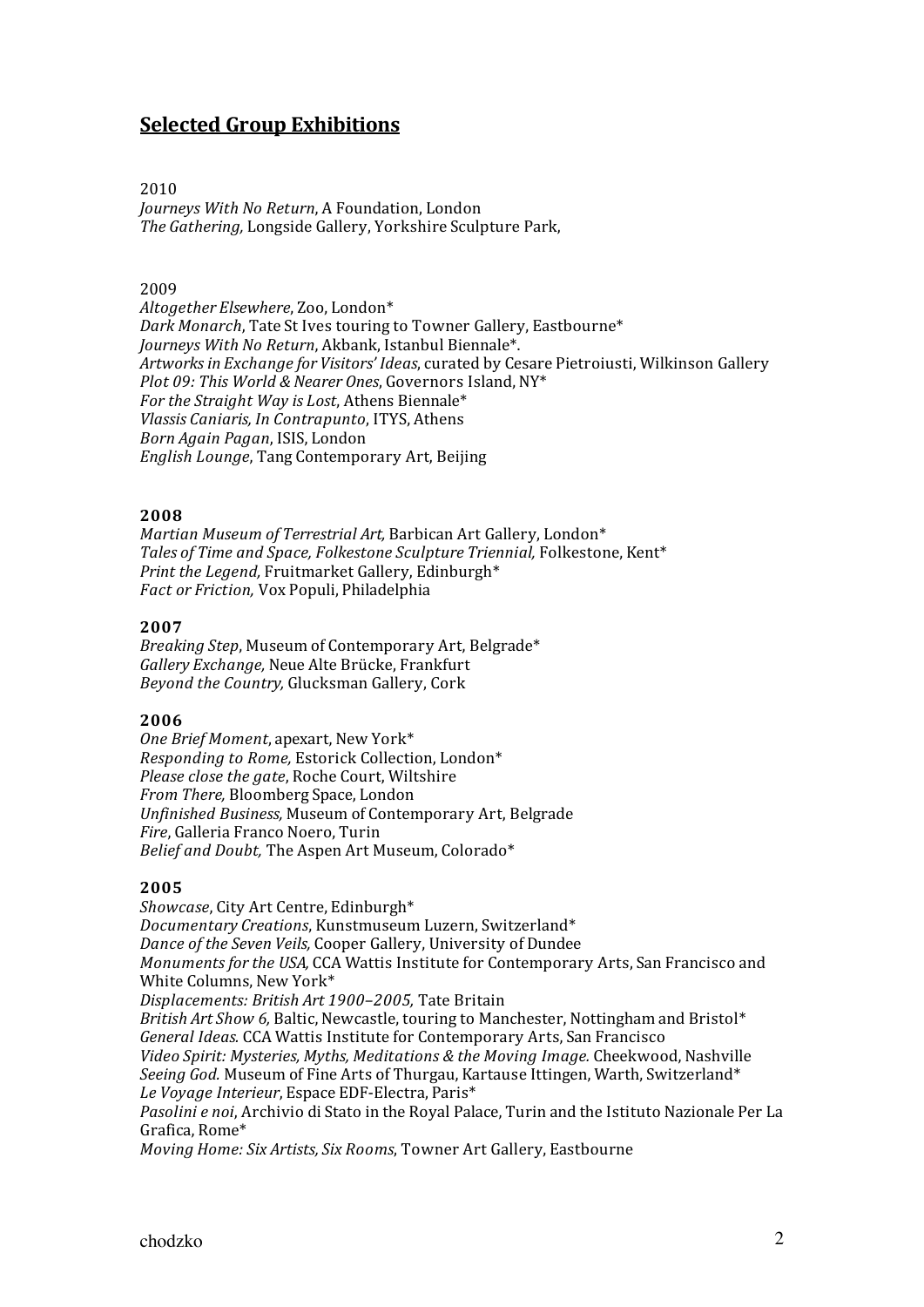## **2004**

*Off the Beaten Track,* Longside Gallery, Yorkshire Sculpture Park *Tonight,* Studio Voltaire, London, Sandroni.Rey, LA *Perfectly Placed*, South London Gallery *Romantic Detachment*, PS1, NY, touring to Chapter Art Gallery, Cardiff\*

## **2003**

*Electric Earth*, British Council curated, the State Russian Museum, St Petersburg, then touring Russia, and Lithuania through 2004\* *Micro/Macro: British Art 1996–2002*, British Council curated, Mucsarnok Kunsthalle, Budapest\* *Visionary Landscapes*, Cecil Sharpe House, London *Independence,* South London Gallery *In Good Form*, Longside Gallery, Yorkshire Sculpture Park *Bad Behaviour,* Longside Gallery, Yorkshire Sculpture Park, touring to other venues across the UK

## **2002**

*Life is Beautiful*, Laing Art Gallery, Newcastle upon Tyne\* *Tabu*, Kunsthaus Baselland, Switzerland\* *Location, Uk*, Gimpel Fils, London *Fabrications*, Cube Gallery, Manchester\* *On a Clear Day*, Sophienholm, Lyngby‐Taarbæk, Denmark\* *Networks*, Chapter Art Centre, Cardiff and touring to Fruitmarket Gallery, Edinburgh\* and other venues across the UK

## **2001**

*The seat with the clearest view*, Grey Matter Contemporary Art, Sydney *Bright Paradise*, 1st Auckland Triennial, Auckland Art Gallery, New Zealand\* *Night on Earth*, Städtische Ausstellungshalle Am Hawerkamp, Münster\* *Liquor*, Trafo Galeria, Budapest\* *Helle Nächt*, Bottmingen, Baselland *Sacred and Profane*, Mappin Art Gallery, Sheffield\*

## **2000**

*Dreammachines*, (curated by Susan Hiller), Dundee Centre for Contemporary Art, touring to Mappin Gallery, Sheffield; Camden Art Centre, London; Glyn Vivian Art Gallery, Swansea\* *Found Wanting*, The Contemporary, Atlanta, USA *Somewhere Near Vada*, Project Art Centre, Dublin\* *Artifice,* Deste Foundation, Athens\* *Waiting*, Mjellby Konstgård, Sweden\* *Black Box Recorder*, Museum Ludwig, Cologne, touring to Croatia, and the Czech Republic\* *Tabley*, Tabley House, Cheshire *Face On*, Site Gallery, Sheffield touring to Milton Keynes Gallery; Open Eye Gallery, Liverpool; Stills, Edinburgh\* *Better Scenery* (with Peter Liversidge), Pand Paulus Gallery, Schiedam*,* Holland *Places in Mind*, Ormeau Baths Gallery, (with Stan Douglas and Elizabeth Macgill), Belfast

## **1999**

*Holding Court*, Entwistle, London *Sleuth*, ffotogallery, Cardiff, touring to Oriel Mostyn, Llandudno, Wales; Barbican Centre, London *The Poster Show*, Gavin Brown Enterprises, New York

## **1998**

*A to Z*, Approach Gallery, London *Real Life*, Gallery SALES, Rome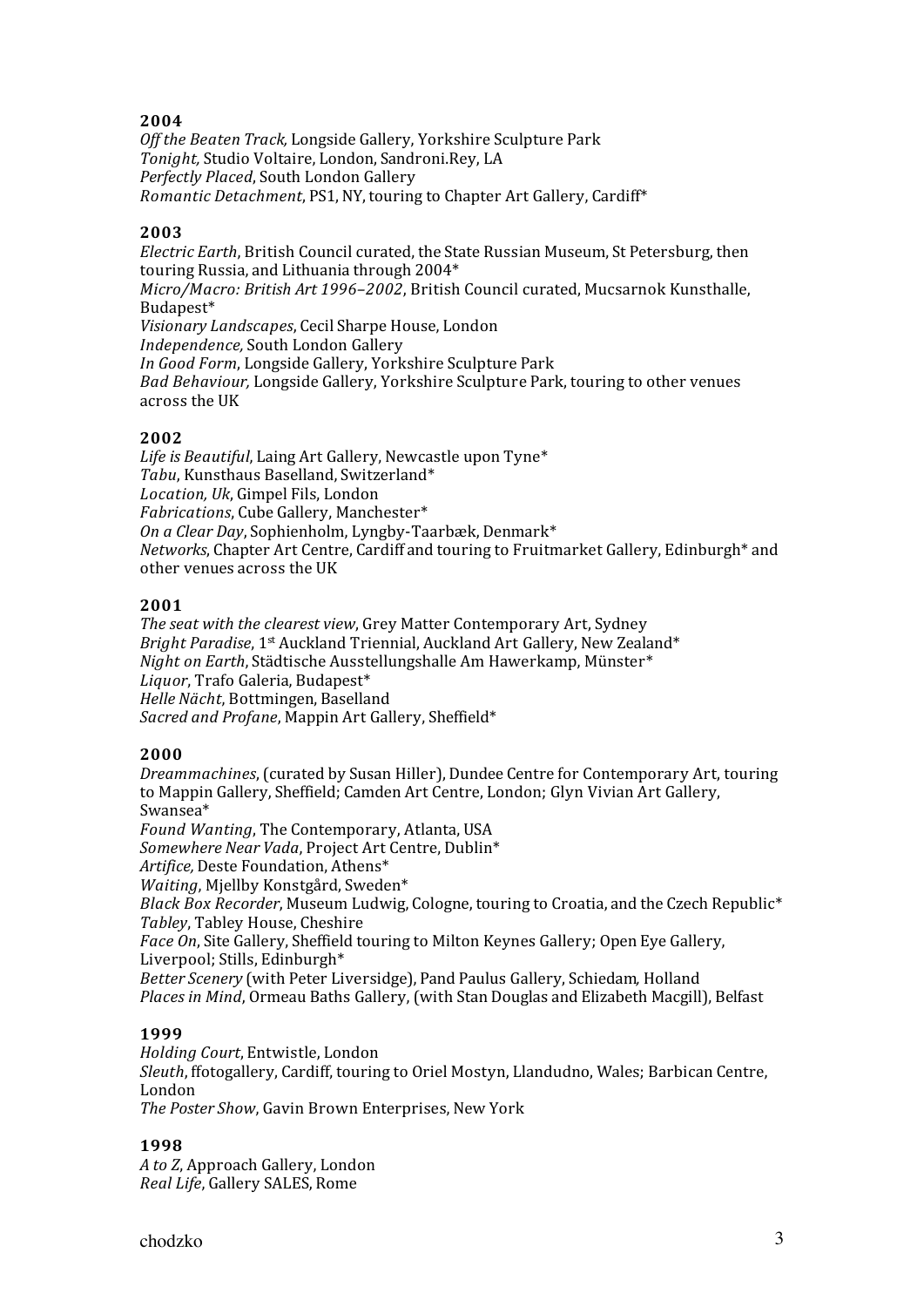*Wrapped*, Vestjælands Kunstmuseum, Sorø, Denmark\*

## **1997**

*It Always Jumps Back and Finds its Own Way*, Stichting de Appel, Amsterdam\* *3 wege zum see,* Künstlerhaus Klagenfurt, Austria\* *Sensation*, Royal Academy, London\* touring to Museum für Gegenwart, Berlin; Brooklyn Museum of Art, New York *At one remove*, Henry Moore Institute, Leeds\*

## **1996**

*Brilliant,* Contemporary Art Museum, Houston, Texas *21 Days of Darkness*, Transmission Gallery, Glasgow *Perfect*, Jan Mot and Oscar van den Boogaard, Brussels *British Waves,* curated by Mario Condognato, Rome

## **1995**

*Zombie Golf*, Bank, London *General Release*, British Council selection for Venice Biennale, Scoula San Pasquale, Venice\* *Brilliant*, Walker Arts Center, Minneapolis\*

## **1994**

*High Fidelity*, Kohji Ogura Gallery, (with Simon Patterson), Nagoya (January 1994); tour to Röntgen Kunst Institut, Tokyo\* *Remote Control*, Royal College of Art, London

### **1993**

*Making People Disappear*, Cubitt Street Gallery, London *Okay Behaviour*, 303 Gallery, New York *Wonderful Life*, Lisson Gallery, London

### **1992–93**

*Instructions Received*, Gio Marconi, Milan\*

## **1991**

City Racing, London

\* exhibition publication

# **Selected Projects**

### **2009**

*Longshore Drift,* as part of Volatile Dispersal, Festival of Art Writing, Whitechapel Gallery,

### **2008**

*Memory Theatre,* Tate etc (Double page magazine project) Issue no.13, pages 26 & 27

## **2007**

Poster project, Mercer Union, Toronto

## **2005**

*M-path,* British Art Show 6, Baltic, Newcastle; Cornerhouse, Manchester; Nottingham; Arnolfini, Bristol

### **2004**

*Night Shift,* Frieze Art Fair, London, publication and event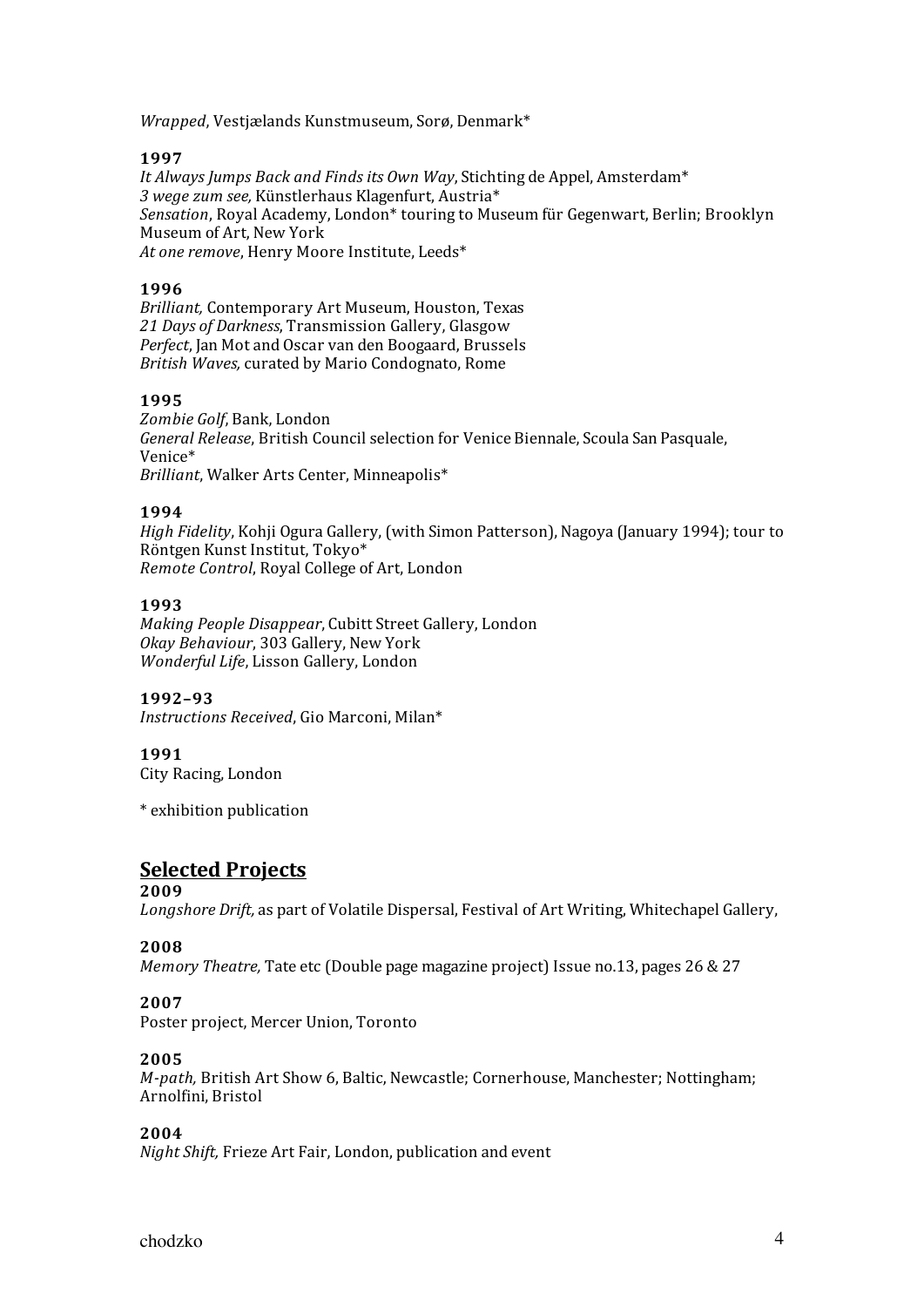## **2003**

*Looper*, billboard project for centre of Turin, Italy, as part of the city's '*manifesTO'* series accompanying 'Artissima', Turin art fair

## **2001**

*Zu spät*, *Material*, no. 3, Summer, pp.7–9 *Cell Pace, Lo-Fi, website Slipstream*, Film & Video Umbrella website www.slipstream.uk.net/ *Art for All*. (edited by Mark Wallinger and Mary Warnock), Peer, pp.64, 94 *Nothing*, edited by Graham Gussin, August Publications, pp.98–99 *Saturday*, edited by Polly Staple, issue 1, pp.16–18

## **1999**

*Moonstruck*, *Tate*, no.18, Summer, pp.34–36 *A Place for The End*, Birmingham, off‐site project for Ikon Gallery, Birmingham\* *Better Scenery*, (Camden, London and Arizona desert, USA) off‐site project for Camden Art Centre, London

## **1997**

*Le Petit Prince Recall*, with Pierre Huyghe, Mobile TV, Dijon

## **1996**

*Involva* in Jake and Dinos Fine Arts Inc., *Dazed and Confused,* no.16, pp.78, 84 Interview with Georgina Starr, *Tate*, issue no.6, Spring 1996, pp.35–38 and '3+3' p.45 Cover of *frieze*, November *Red Herring*, Artist's Project, *Dazed and Confused,* no.27, pp.60–65

## **1995**

*Involva, Experience*, vol. 25, no.3

## **1994**

*Slow Down Skin Shed,* in 'British Art Special', *The Face,* no.68, May, pp.56–72

## **1993**

*Untelevision*, project for frieze, Summer, no.3, p.21

## **Bibliography**

Selected Books and Catalogues

## **2009**

*Breaking Ground: 20012009*, pp 68,69, 126,127. *Grizedale Arts – Adding Complexity to Confusion.* Adam Sutherland & Jonathan Griffin*,* Out of Place by Adam Chodzko, for *Situation (Documents of Contemporary Art series)* edited by Claire Doherty. pp. 15, 55, 65‐66 co‐published between Whitechapel and MIT Press *Art and Text*, editors D. Beech, C. Harrison, W. Hill, pps. 262,263,268,269, Black Dog Publishing Jane Rendell

## **2008**

*Calenture,* Gagarin no. 17, pp.96‐101, GAGA vzw *Folkestone Triennial, Tales of Time and Space*, p.36‐39, Cultureshock Media Ltd. *Proxigean Tide*, essays by Martin Herbert, Lisa Le Feuvre, Andrew Wilson, Tate Publishing *'Hey Hey Glossolalia (BEFORE/AFTER)',* cover & p.6, editor Mark Beasley, Creative Time Books, New York City/Article Press, Birmingham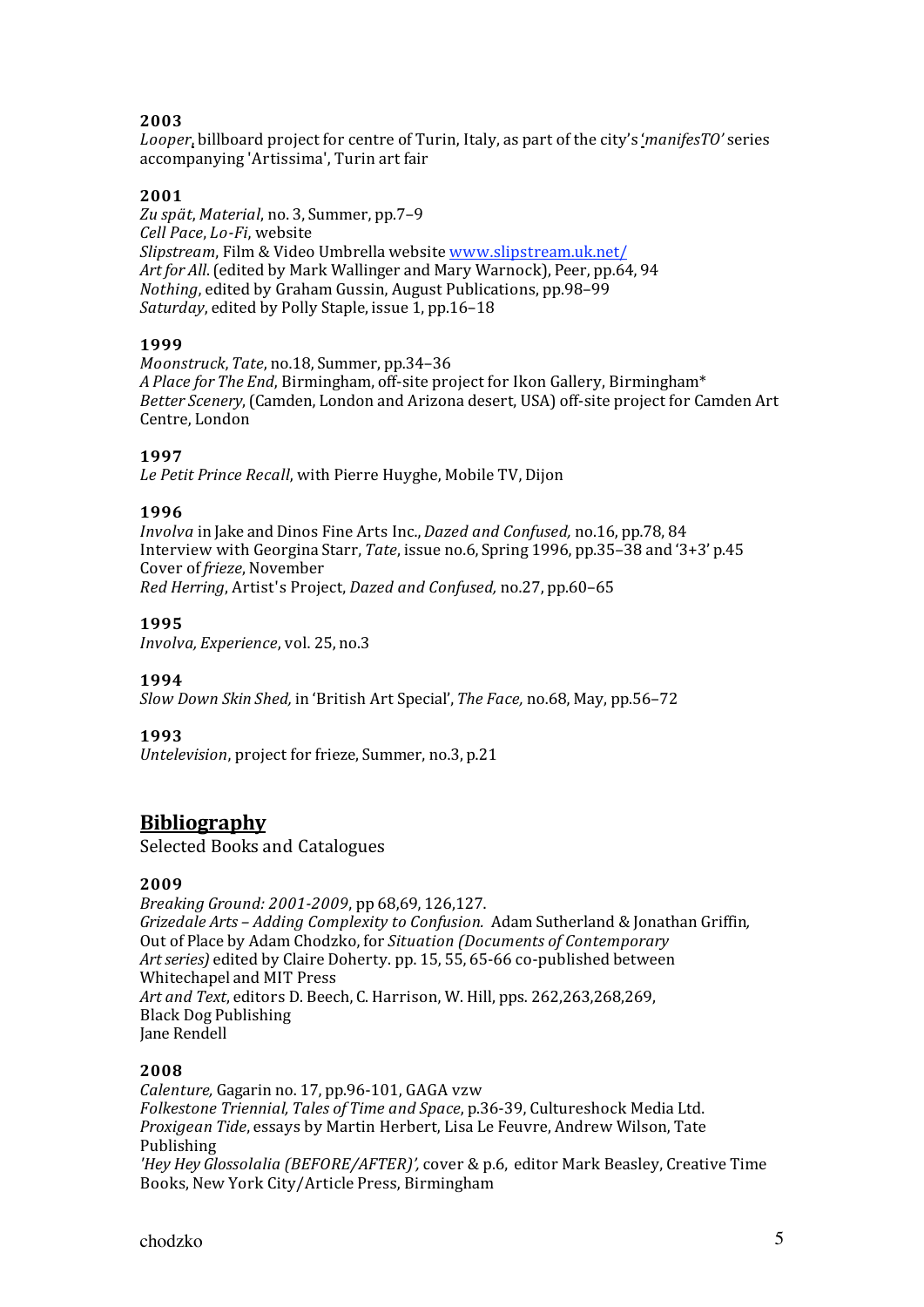*Print the Legend,* Patricia Bickers, Fruitmarket Gallery, Edinburgh, pp.48–53 *Then*, essays by Jaki Irvine, Andrew Wilson, Caoimhín Mac Giolla Léith, edited by Rosa Ainley, Breaking Ground, Dublin

## **2007**

*Adam Chodzko*, texts by Lisa Le Feuvre, Alex Farquharson, Mark Godfrey, Andrea Villani, Skira, Italy *Breaking Step Uraskoraku*, Museum of Contemporary Art Belgrade, British Council, pp.32–41 *Aernout Mik*, files notes, Camden Art Centre

## **2006**

*Frieze Projects*, Polly Staple, Jorg Heiser, Frieze, pp.13, 20, 22, 68–69,

## **2005**

*1+1+1, double agents*, Jitka Hanzlova, Central Saint Martins College of Art and Design (exhibition and publication)

### **2004**

'Imagine this doughnut …' artist's project in *Wonderful: Visions of the Near Future*, pp.33– 44, 99–101 *Arttracks,* Mathew Arnatt, pp.12–17, 35 *Frieze Art Fair Yearbook*, pp.1–2 Resonance FM broadcast *Annual*, Kent Institute of Art and Design, pp.19–34

### **2003**

Blog on www.thecentreofattention.org/ *Whitstable Interiors* fanzine

### **2002**

*Plans and Spells: Adam Chodzko*, Film & Video Umbrella, texts by Chris Darke, Jeremy Millar, Polly Staple, Will Bradley *Romanov*, Adam Chodzko, Bookworks *Speaking and Listening*, Sheffield Hallam University and Site Gallery, pp.184–193.

### **2001**

*Bright Paradise,* 1st Auckland Triennial, Auckland Art Gallery, New Zealand, texts by Allan Smith, etc *Out of the Bubble*, edited by John Carson and Susannah Silver, pp.32–36 *Night on Earth,* Städtische Ausstellungshalle Am Hawerkamp, Münster

### **2000**

*Dream Machines,* National Touring Exhibitions, text by Susan Hiller *Face On*, Black Dog Publishing, text by Craig Richardson etc *The Saatchi Gift to the Arts Council Collection*, South Bank Centre *'Somewhere Near Vada',* Project Art Centre, Dublin, texts by Jaki Irvine and Shirley MacWilliam

### **1999**

*Adam Chodzko,* August Publications, texts by Jennifer Higgie and Michael Bracewell

### **1998**

*Wrapped,* Vestjælands Kunstmuseum, Sorø, Denmark

## **1997**

*It Always Jumps Back and Finds its Own Way*, Stichting de Appel, Amsterdam, texts by K. Schippers and Cosima Rainer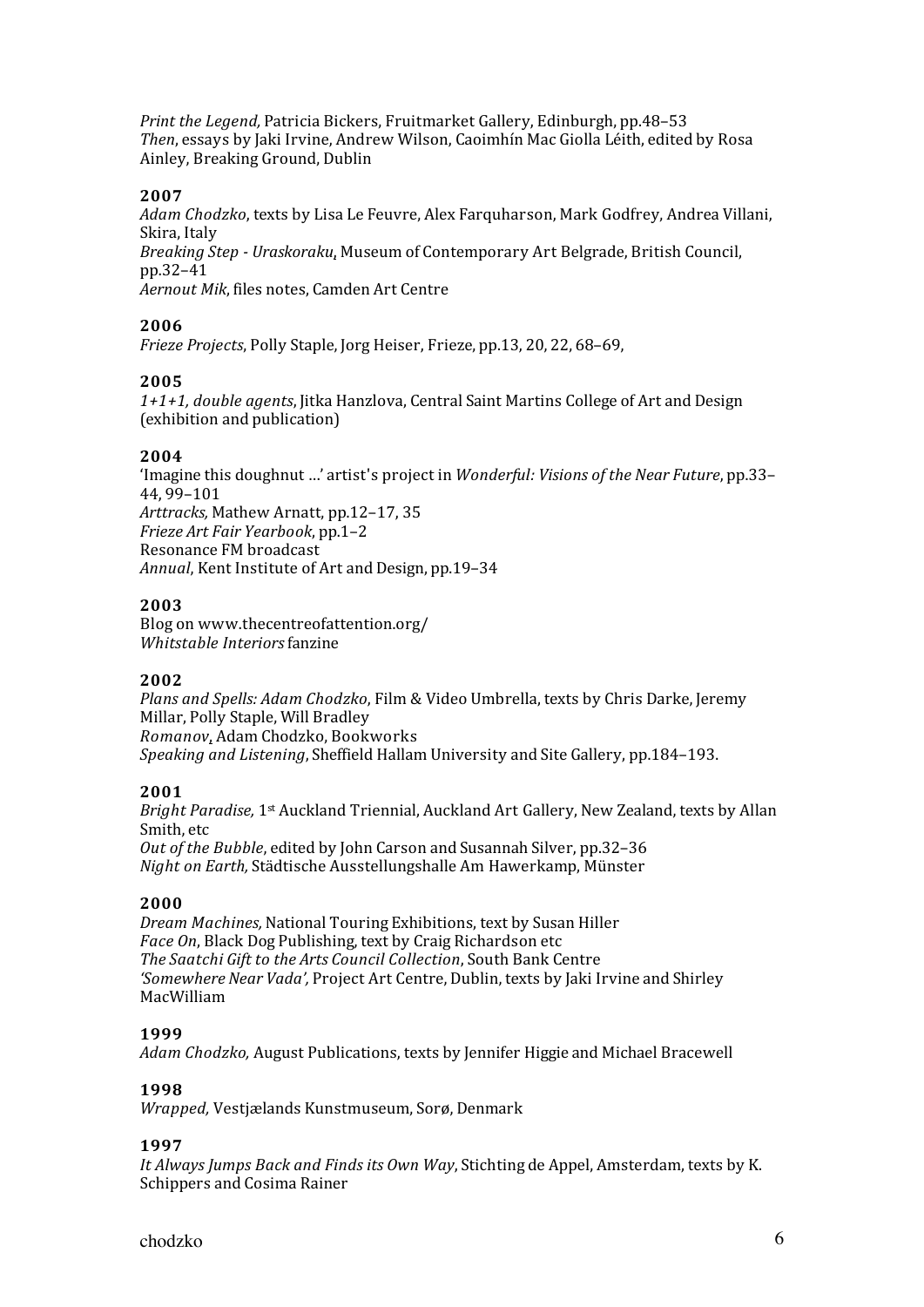*3 Wege zum See*, Künstlerhaus Klagenfurt, Austria *Sensation*, Royal Academy *at one remove*, Henry Moore Institute, Leeds, text by Penelope Curtis

### **1996**

*British Waves,* British Festival, Rome, text by Mario Condognato

## **1995**

*General Release*, British Council, Venice Biennale, texts by Gregor Muir and James Roberts

### **1993**

*High Fidelity*, Kohji Ogura Gallery, Nagoya, Japan, text by James Roberts (exhibition catalogue)

*Instructions Received*, Gio' Marconi, Milan (exhibition catalogue)

## **1992**

*Innocence and Experience*, Stichting Air, Amsterdam, text by Andrew Wilson

## Selected Articles and Reviews

### 2009

Veronica Kavass, 'On spells, ants, islands and shoes' *Stretcher*, www.stretcher.org Roberta Smith, 'Island as Inspiration and Canvas', *New York Times,*  pC27, June 26th Mike Stanley, Lizzie Carey Thomas, 'Best of 2008', *Frieze*, Jan, p.98, 108

### 2008

Pae White, 'Best of 2008', Artforum, December, p108 Pryle Behrman, *Folkestone Triennial*, Art Monthly, September, no. 319, p.25 Marianna Liosi, *Drome magazine*, no. 14, p.110‐115 Sam Thorne, 'Adam Chodzko', *Frieze,* September, pp.186‐187 Jonathan Griffin, "Folkestone Triennial', *Frieze,* September, p191 Brian Dillon, 'Time and Tide', *Art Review*, no. 24, July, pp.108‐110 David Barrett, 'Bad Timing', *Art Monthly,* no. 318, July, cover, pp1‐6 Tom Lubbock 'Folkestone Triennial' *Independent,* 14th June Jane Withers, Preview, *ArtForum*, May, p.176 Martin Behr, 'Du sollst dir kein Bildnis machen', *Salzburger Nachrichten*, Austria, 22 March Niamh Ann Kelly, 'Art in the Life World,' *Art Monthly*, no.315, April, pp.30, 31 Jason Oakley, 'Is that what it is going to be?' *The Visual Artists' News Sheet*, January/February

## **2007**

Matthew Miller, *Fabrica. The first 10 years*, pp.23–27

### **2006**

Jane Rendell, 'Art and Architecture: A Place Between,' I B Tauris & Co Ltd, pp.30, 32–33 Neal Snowdon, 'Art and sole laid bare', *Manchester Evening News*, 1 February, pp.22‐23

## **2005**

David Barrett, 'From Here,' *Art Monthly* Patricia Bickers, *Showcase; Contemporary Art for the UK*, Contemporary Art Society, pp.20, 34 Mark Crinson, 'Explaining Urbanism to Wild Animals', *Mute*, Winter/Spring, pp.62–66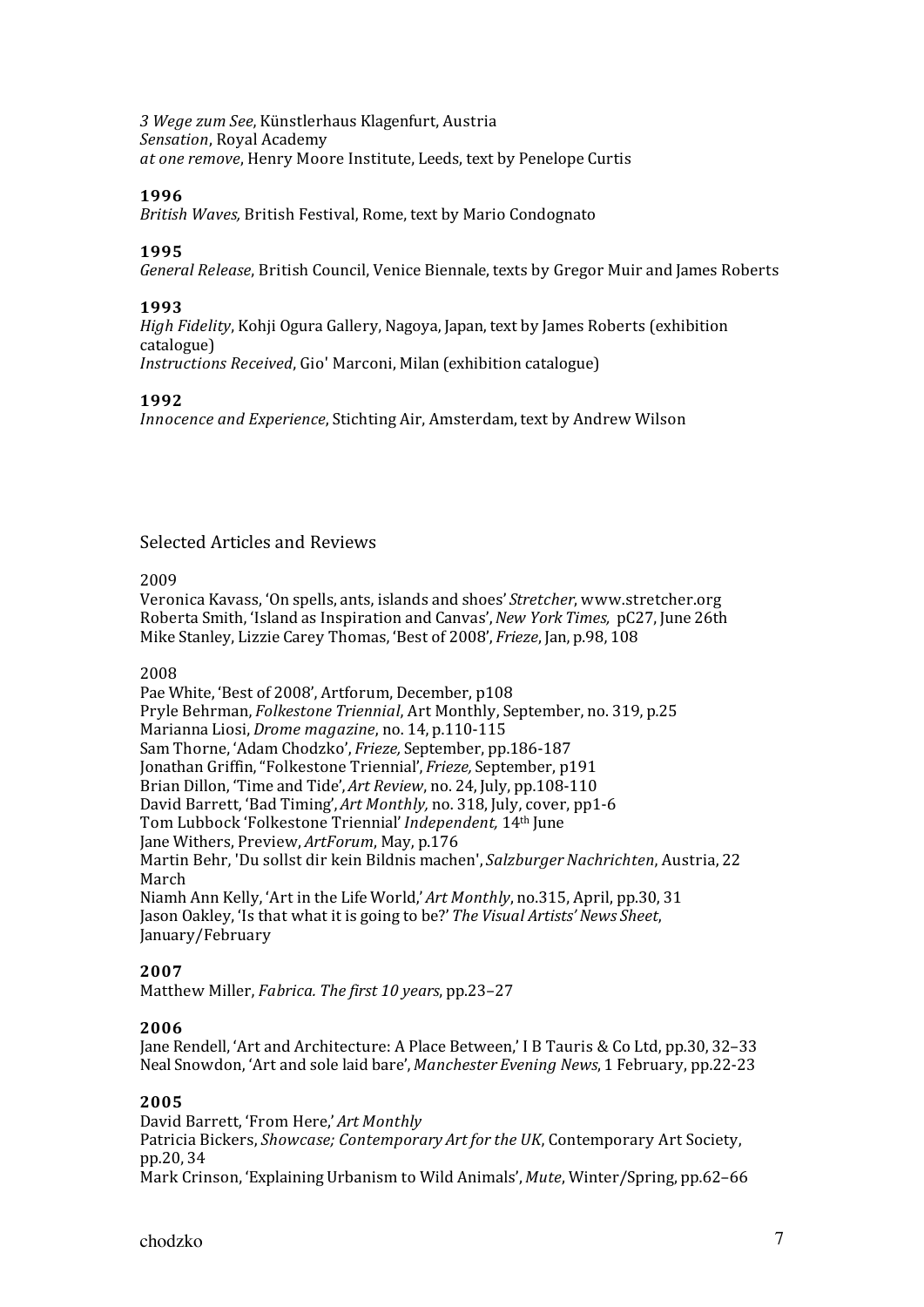Mark Crinson, 'Mnemotechny of the industrial city,' *Urban Memory*, Routledge. pp.202– 208 Helen Luckett, *British Art Show 6*, Hayward Gallery Touring, pp.204–207 Jeremy Millar and Tacita Dean, *Place*, Thames and Hudson, pp.64, 65–67 Susanne Neubauer, *Documentary Creations*, exhibition catalogue, Museum of Art Lucerne, pp.19–21, 30–37, 108

## **2004**

Mark Beasley, *Frieze*, no. 82, April, pp.84–85 Gabriel Coxhead, 'Who let the wolf out?' *Times T2*, 13 October Brian Dillon 'No Right of Light or Air,' *Annual*, Kent Institute of Art and Design, pp.19–34 Maria Fusco, 'Whitstable Interiors,' *Art Monthly*, No. 280, October, p.35 Rachel Greene, *Internet Art*, Thames and Hudson, pp.206–207 Despina Zevkili, *Athenirama*, Athens, p.91

### **2003**

Michael Bird, *Modern Painters*, Spring 2003, p.116 Martin Coomer, *Time Out*, 8–15 January, p.51 *Foundation for Contemporary Performance Arts 2002*, NY, pp.16–18 Dan Glaister, *The Guardian*, 23 May 23, p.27 Pablo Lafuente, *ArtReview*, July/August, p.49 Jeremy Millar, 'A New Start,' *Visualise the Future* publication Dan Smith, *Art Monthly*, no.263, February, pp.29–30

### **2002**

Dave Beech, 'Location;UK', *Art Monthly*, no.259, September, p.28 Neal Brown, 'Romanov,' *Modern Painters*, Winter, p.165 Martin Clark, *Untitled*, no.28, Summer, p.59 *Downtowner*, Arizona, November, p.2 Laura Gascoigne, 'Fear and Laughter,' *What's on in London*, 4–11 December, p.23 Mark Godfrey, *Douglas Heubler*, Camden Arts Centre, p.14 Phil Green, Memory Lanes, *The Architect's Journal*, October, p.53

Sally O'Reilly, 'The Games Artists Play', *[a-n]*, November, pp.24-25 Mick Robertson, *Flux*, no.32, Aug/Sept, pp.26, 27 Helen Sumpter, *Evening Standard*, Hot Tickets, 26 April Deborah Sussman Susser, 'Final Cut', *New Times [Az. USA]*, 21–27 November, p.63 John Villani, *The Arizona Republic*, 17–24 November, p.28 Rachel Withers, 'Critics Picks', www.artforum.com/picks/place=London ‐ picks3923

#### **2001**

Steven Bury, *Artists' Multiples 1935–2000*, p.159 Jonathon Jones, '21st Century Arts,' *The Guardian*, 21 September, p.5 Jonathon Jones, 'Drawn, quartered, hung,' *The Guardian*, 1 November, p.12 Emily King, *Restart: New Systems of Graphic Design*, Thames & Hudson, pp,95–97 Michael Wilson, 'These Days', *Untitled*, no.25, Summer, p.7–9

#### **2000**

Massimo Carboni, 'Adam Chodzko' *Art Forum*, 38, no.8, April, p.14 Mariuccia Casadio, 'Personal Ads', *Vogue Italia*, no.597, May, p.242 Mario Codognato, 'Cosa resta di "Sal ò,"' *Il Sole 24 Ore*, 30 January Richard Cork, 'Remember kids, just say no', *The Times*, 4 October Michael Corris, 'FaceOn', *Art Monthly*, no.240, October, pp.30–31 Jerry Cullum, 'Boredom and Disgust as Art', *The Atlanta Journal*, 7 April Guido Curto, 'Art & Facts,' *Flash Art*, April–May Martin Herbert, 'Sleuth', *Time Out*, no.1539, 16–23 February, p.54 'How to get back to your routes', *Ham & High*, 14 January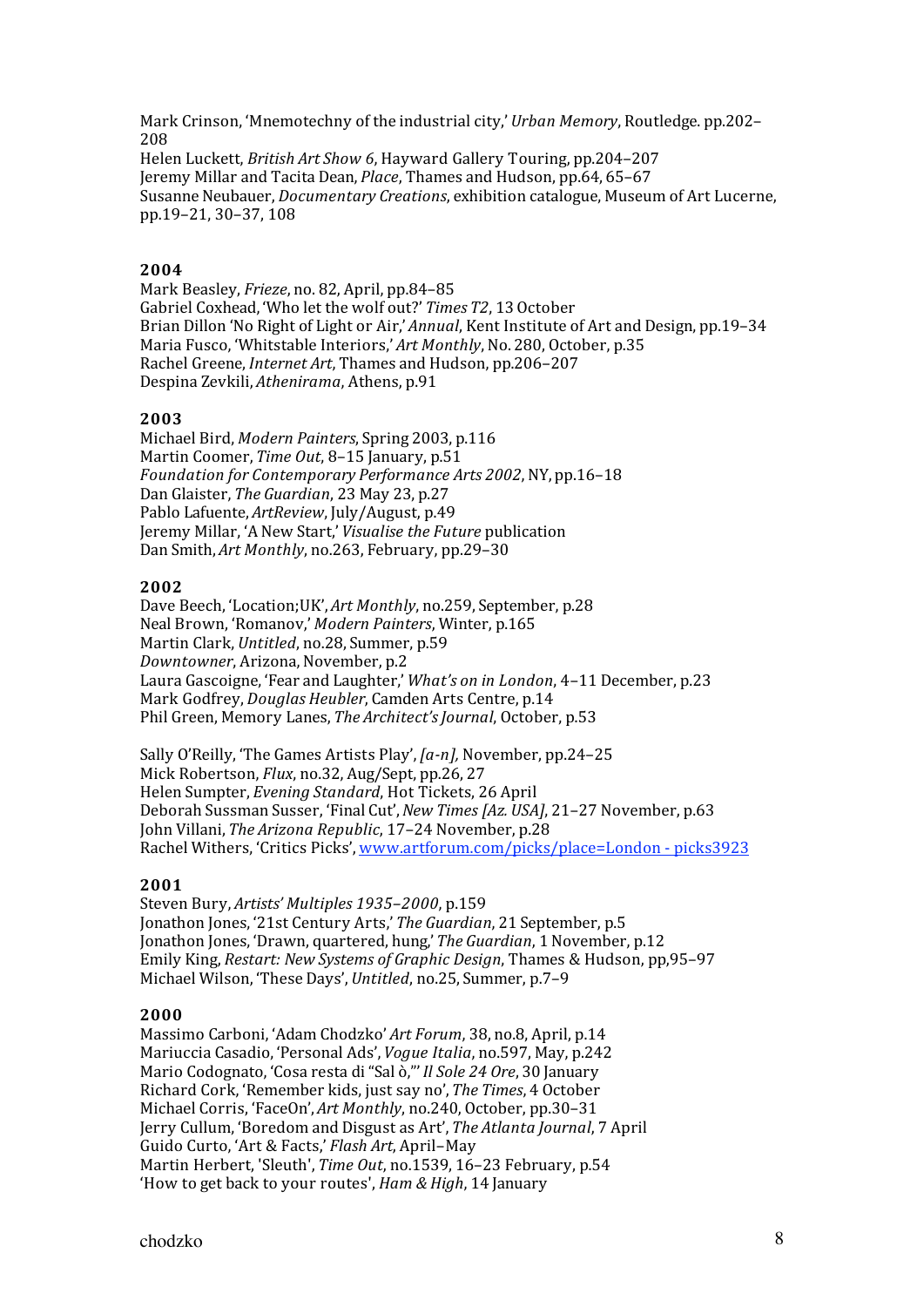Daniel Jewesbury, 'Places in Mind', *Art Monthly,* no.242, November, p.46 Jonathon Jones, 'Arizona, NW3', *Guardian G2*, 15 January, p.25 Jonathon Jones, 'Adam Chodzko', *frieze*, May, no.52, p.95 Gideon C. Kennedy, 'Filling Want', *Atlanta Press*, 24–30 March, p.15 Liliana Madeo, 'La dentista reduce di "Sal ò"', *La Stampa*, 18 January Graham Parker, 'Tabley', *Art Monthly*, no.240, October, p.42 Lisa Parola, 'L'artista che s'infila nella cronaca', *La Stampa*, 2 March Michael Wilson, 'Sleuth', *Art Monthly*, no.234, March, p.34 *ZOO*, Purple House, January, pp.168–169

### **1999**

David Barrett, 'Adam Chodzko', *Art Monthly*, no.229, September, pp.29–31 Interview with David Barrett, *Art Club*, Habitat, pp.16–22 Laura Cherbini, 'I video crudeli di …*' Il Giornale*, Italy, 24 May Robert Clark, Review, *The Guardian*, 29 June, p.13 'Commerce to Art', *Hotshoe International*, July/August Charles Darwent, 'Who do they think they are?' *Independent on Sunday*, 4 July Dawn Fulcher, 'Sleuth', *Contemporary Visual Art*, issue 25, pp.78–79 'Holding Court', *What's On*, London, 27 January, pp.20–21 Paolo Levi, 'La Mostra,' *la Republica*, 9 May John E. McGrath, 'Sleuth', *Portfolio*, p.64 Heidi Macleod, 'chodzko's children', *ID Magazine*, August Adam Chodzko in discussion with Robin Rimbaud', *Everything*, no.24, pp.16–20 'Reunion: Salo', *Blocnotes*, no.17, Autumn, pp.133–137 John Russell Taylor, 'The Big Show: Sleuth', *The Times*: *Metro*, 20–26 November, p.42 Interview with John Slyce, 'Looking in the Wrong Place,' *Dazed & Confused*, August, no.57, pp.100–106 John Slyce, 'Adam Chodzko' *Flash Art International*, 32; no.208, October, pp.120–121 *TemaCeleste*, 'Adam Chodzko', May–June *Terzoocchio*, no. 91, June Elisabetta Tolosano, 'Adam Chodzko,' *Flash Art*, October/November, no.133 David Vincent, 'Selective Subjects', Gallery, *Express and Star*, 17 July Rachel Withers, Preview, *Artforum*, May, p.77 *Young British Art-The Saatchi Collection, Booth-Clibborn, pp.17, 40, 105* 

## **1998**

Louisa Buck, *Moving Targets*, Tate, pp.150, 156, 170, 175 *Christie's Contemporary*, London, 8/9 October, p.172 *Dazed and Confused*, no.49, December, pp.148, 149 Helen Duff, 'A reunion of one', *City Life*, no.361, 5–27 August, p.5 Tony Godfrey, *Burlington Magazine*, 'At One Remove,' January, p.54 *ID Magazine*, no.180, October, p.165 Jonathan Jones, 'Faces of Evil', *The Guardian*, August, pp.12, 18

## **1997**

Hilary Alexander, 'Keeping our Cool', *The Daily Telegraph*, 3 January, p.13 Mathew Collings, 'Blimey', *21*, pp.124, 126, 132–133 Susan Corrigan, *I-D*, December Penelope Curtis, 'At One Remove', *Henry Moore Institute Foundation Review,* no.5, Autumn, p.10 Antonia Donajgrodzka, 'The naked truth', *Yorkshire Post*, Yorkshire Live, At One Remove, 3 October Michael Gibbs, 'It Always Jumps Back and Finds Its Way', *Art Monthly*, p.34 Mark Goodall, 'Space Invaders', *The Big Issue in the North*, At One Remove, no.184, November, pp.10–16 Martin Herbert, *Time Out* 'Sensation' supplement, September, p.14 Karen Joyner, 'A highly individual view of the world', *Yorkshire Evening Post*, At One Remove, 25 September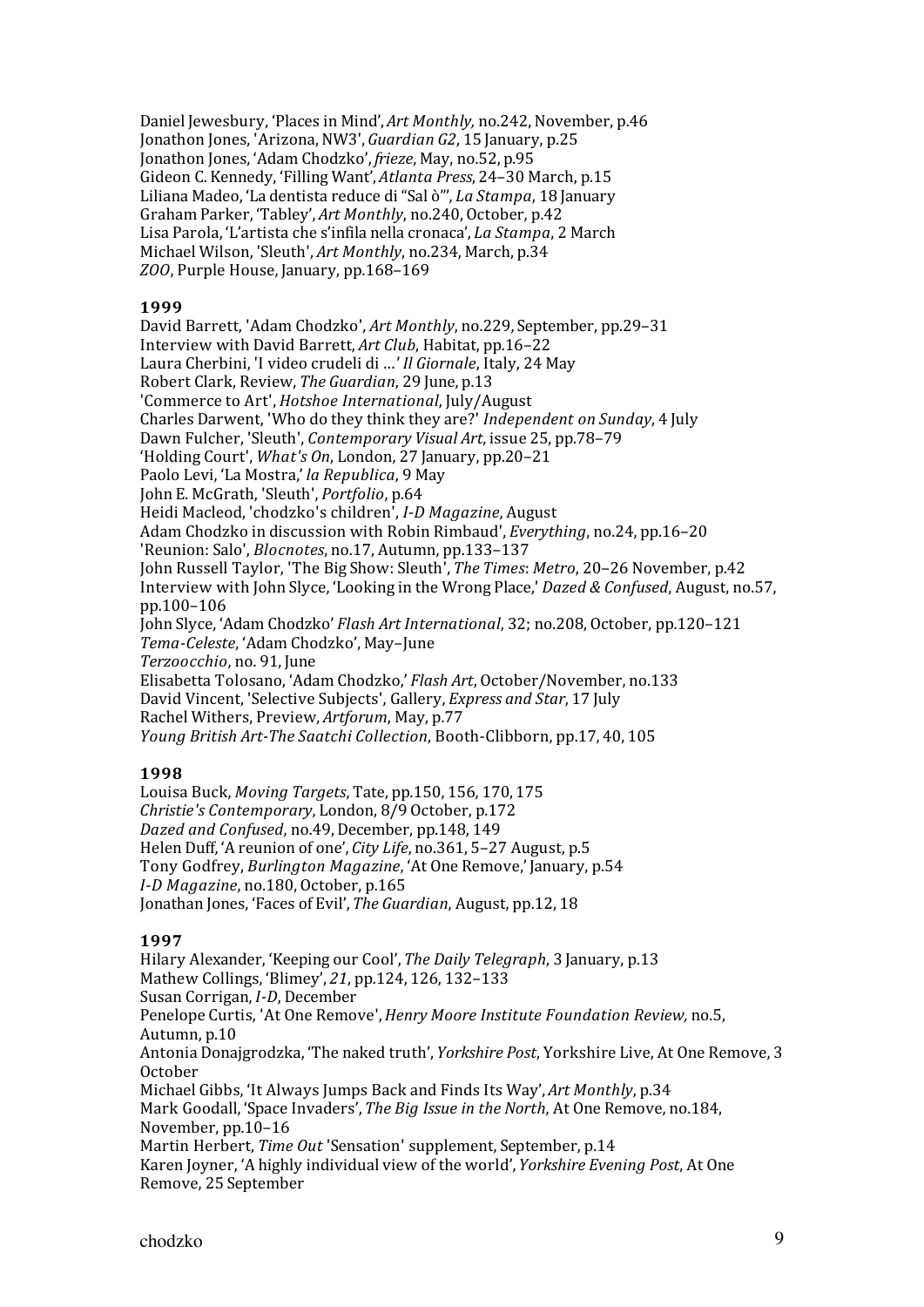Tom Lubbock, 'Who are they pointing at?' *Independent*, Eye, 18 September, p.3 Teresa Macri, 'In cerco di "Salo"', *il manifesto*, 8 November Charlotte Moore, *Elle*, October, pp.118–122 Charlotte Mullins, 'Reality, but not as we know it', *Tate*, no.13, Winter *Contemporary Visual Arts*, At One Remove, no.16, October Johnny Shand Kydd, *Spitfire*, pp.97, 148 Helen Sumpter, 'Are You Strange?' *Big Issue*, 13 October, p.32 Paul Usherwood, *Art Monthly*, no.211, October, p.32 Godfrey Wordsdale, 'Reality Bites', *Artists' Newsletter*, February, pp.14–16

### **1996**

Catherine Anspon, 'brilliant', *Public News*, Houston, 6 March, pp.8, 10 Vito Apuleo, 'Da Londra arriva a Roma un'arte post‐umana, *Il Messaggero*, 10 June Patricia Bickers, 'The Young Devils', *Art Press*, no.214, p.34 David Bonetti, 'Brilliant', *San Franscisco Examiner*, 7 April Hans‐Jurgen Buderer, 'Between Shock and Banality', *Dimensions*, Kunsthalle Mannheim, p.82 David Burrows, *Art Monthly*, July/August, no.198, pp.28–29 Susan Corrigan, 'Twisted Mister', *I-D*, no.148, January, p.10 Shaila Dewan, 'England's Edge', *Houston Press*, 21–27 March, p.35 Kevin Jackson, 'Brit Pop Art', *Arena*, April, pp.60–66 Patricia C. Johnson, 'British exhibit shows attitude', *Houston Chronicle*, 15 February, Section D, pp.1, 6 Sarah Kent, 'Adam Chodzko', *Time Out*, 12–19 June, p.44 Katrijn Klinger, *Der Spiegel*, no.24, pp.212–213 Andrew Lambirth, 'Adam Chodzko', *What's On*, 12 June, p.19 James Roberts, 'Adult Fun', *Frieze*, issue 31, pp.62–67 Kate Spicer, 'Nearly God', *The Face*, no.93, June Andrew Wilson, 'Spatialised Time, Unchecked Duration', *Art and Design*, Art and Film, p.85

### **1995**

Dave Barrett, 'Contained', *Art Monthly*, no.186, May, p.31 David Barratt, 'Zombie Golf', *frieze*, issue 24, Sept/October, p.74 Daniela Bezzi, 'Biennale', *L'Espresso*, no.23, 9 June, p.126 *British Council Visual Arts News*, Summer, no.38, p.6 Diane Eddisford, '>alt.zombie.golf.the.earth', *Mute*, issue 2, Summer, p.2 William Furlong, 'Venice Biennale 1995', *Audio Arts*, vol. 15, nos.1&2 Tony Godfrey, 'Venice Biennale Report,' *Untitled*, Summer, p.4 Simon Grant, 'Playing God', *Art Monthly*, issue no.189, September, pp.28, 29 Sarah Greenberg, 'Hard to Love, Impossible to Forget', *Art News*, vol. 94, no.7, NY. September, pp.130–132 Roberta Smith, 'A Show of Moderns Seeking to Shock', *New York Times*, 25 November, pp.B1/B6 Calvin Tomkin, 'London Calling', *The New Yorker*, December, p.116 Neville Wakefield, 'Quite Brilliant', *Tate*, No.7, Winter, pp.33, 39

## **1994**

Julia Cassim, 'Chodzko, Patterson Weak on Public Participation', *The Japan Times*, Sunday, 13 February Ekow Eshun, 'British Art Special', *The Face*, no.68, May, pp.56–72 Carl Freedman, 'Acting Out/Remote Control', *frieze*, May, issue 16 Kaori Makabe, 'London Strikes Back', *Bijutsu Techo*, Tokyo, vol. 46, no.688, pp.53–55 James Roberts, 'Out in the Real World', *Bijutsu Techo*, Japan, vol. 46, no.688, pp.36–39 Angela Vittesse, 'Domestic Violence', *frieze*, October

## **1993**

Richard Dorment, 'Hypnotised by a Handful of Stars', *The Daily Telegraph*, London, 11 August